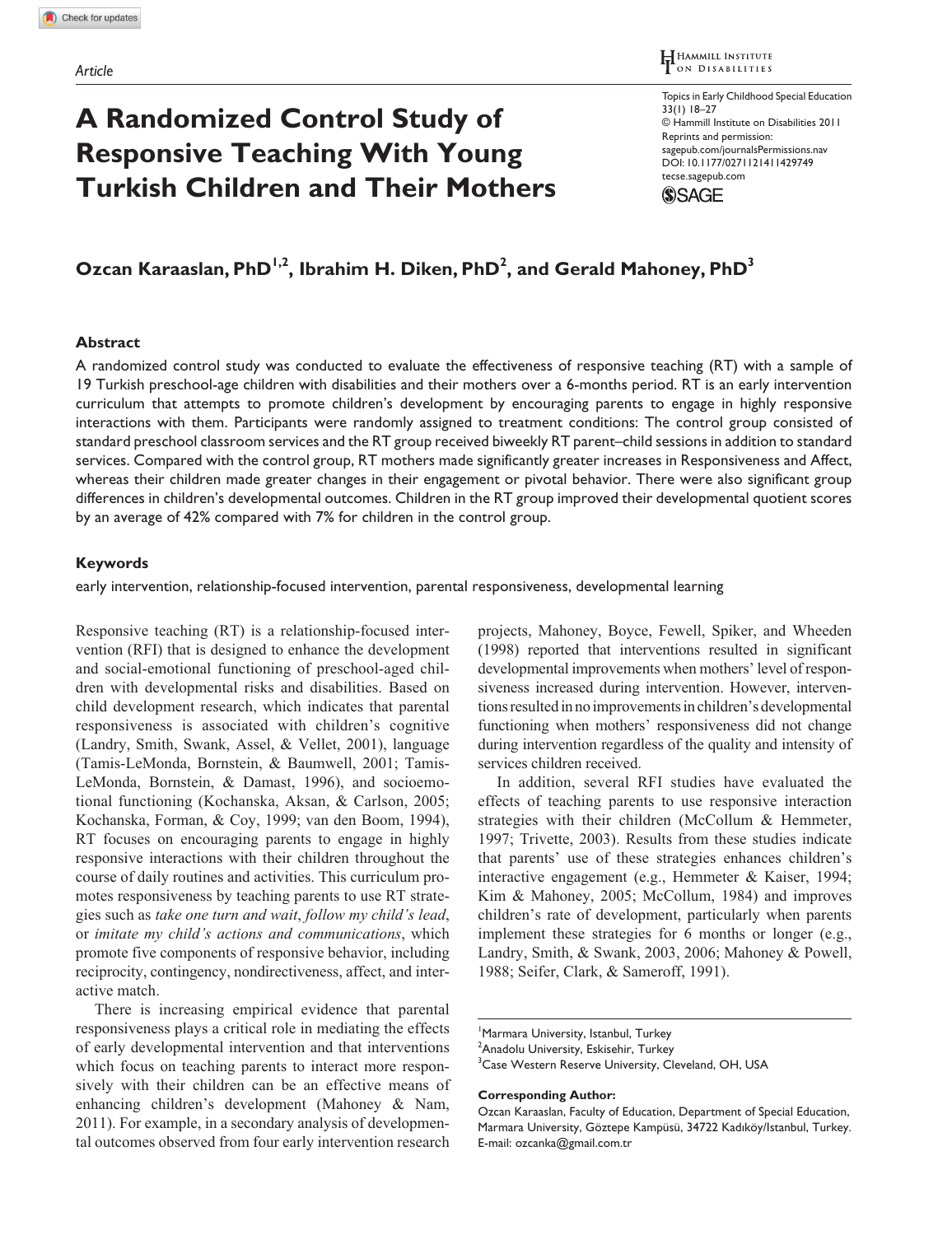RT incorporates most of the interactive strategies described in previously published RFI curricula (e.g., Hanen [Sussman, 1999], ECO [the Ecological Language program; MacDonald, 1989], Floortime [Greenspan & Weider, 1998], INREAL [IN-class REActive Language; Weiss, 1981]). However, RT differs from other RFIs in two ways. First, it is a comprehensive curriculum that is designed to address three areas of development—cognition, communication, and social-emotional functioning—using the goals and objectives framework required for IEPs or IFSPs. Second, it is based on the assumption that the child engagement behaviors that the responsive interaction strategies have been reported to promote such as initiation, exploration, joint attention are the learning processes that mediate the impact of parental responsiveness on children's development (Mahoney, Kim, & Lin, 2007). That is, RT asserts that as parents learn to interact more responsively, they enhance their children's learning efficiency by encouraging them to increase the frequency of using those behaviors that are the foundations for developmental learning. Parents' influence on children's development is believed to have less to do with the specific developmental behaviors they directly teach their children, and more to do with their supporting and encouraging children's use of those "pivotal" behaviors, which many believe to be crucial for developmental learning. These include behaviors such as attention, persistence, initiation, cooperation, joint attention, and affect (Mahoney et al., 2007).

RT attempts to promote children's acquisition of higher level developmental skills and competencies primarily by enhancing the frequency that children produce the pivotal behaviors or learning processes that underlie their ability to acquire these behaviors. As a result, children's intervention objectives in RT are one or more of the pivotal behaviors that are most relevant to their individual developmental needs (www.ResponsiveTeaching.org lists the pivotal behaviors that are targeted as children's intervention objectives in RT). During RT sessions, parents receive information about how pivotal intervention objective(s) contribute to developmental learning, and are coached to use one to two RT strategies to enhance their children's use of this behavior during daily activities and interactions. Child development assessment instruments are used to determine the degree to which RT helps children attain the overall intervention goal of increasing their rate of acquiring the skills and competencies that characterize higher levels of developmental functioning.

Two quasiexperimental studies have been reported with preschool-aged children with disabilities that provide partial support for the effectiveness of RT. In the first study, Mahoney and Perales (2003) evaluated the effects of RT on the social-emotional functioning of 20 children with Autism. Pre–post comparisons indicated significant improvements in mothers' responsiveness as well as in children's pivotal developmental behaviors. In addition, there were

overall improvements in children's regulatory behaviors as well as their social competence. In the second study, Mahoney and Perales (2005) evaluated the developmental changes made by 50 children who participated in RT for 12 months. The sample included groups of children with Pervasive Developmental Disorders as well as children with other types of developmental disabilities. Pre–post comparisons indicated that for both groups there were significant increases in mothers' responsiveness and children's pivotal behaviors as well as substantial increases in children's cognitive and communication development.

In both of these studies, improvements in children's pivotal behaviors and development were associated with the degree to which intervention enhanced mothers' responsiveness. In addition, children's developmental improvements were more strongly associated with increases in their pivotal behavior than with maternal responsiveness, suggesting that the effects of RT were mediated by children's pivotal behavior (Mahoney & Perales, 2005). While these results provide further evidence that the elements of parental responsiveness promoted through RT are causally related to children's development improvements, experimental research studies are needed to establish the efficacy of RT.

Insofar as RFIs, such as RT, might be effective, they provide a cost-effective method for providing early intervention services in countries, such as Turkey, which have enacted legislation mandating services for preschool children with disabilities but have limit resources for this (Er-Sabuncuoglu & Diken, 2010). RFIs such as RT can be provided in homeor center-based settings during sessions that last approximately 1 hr. RFIs are less expensive than center-based services because they require smaller facilities and less professional support and time. As the intensity of RFIs are dependent on the ability of parents to follow through with these interventions during daily activities with their children, RFIs can be provided in sessions conducted on a weekly or semiweekly basis and have been reported to be effective with as few as 10 sessions (Mahoney & Nam, 2011). Yet, the viability of RFIs in countries such as Turkey is dependent on the ability of mothers to accept the role as the primary interventionist as well as their ability to learn and use intervention strategies that may differ from traditional cultural and religious parenting values and practices.

This study evaluated the effectiveness of RT with a sample of Turkish mothers and preschool-aged children with disabilities. A randomized control group design was used to determine whether the addition of RT to the standard early intervention services typically provided in Turkey might be more effective at promoting child development than standard early intervention services. This study addressed four questions. First, would RT be effective at enhancing mothers' responsiveness with their children? Second, would mothers' use of RT result in improvements in children's pivotal developmental behaviors? Third, would the children who participated in RT attain higher rates of developmental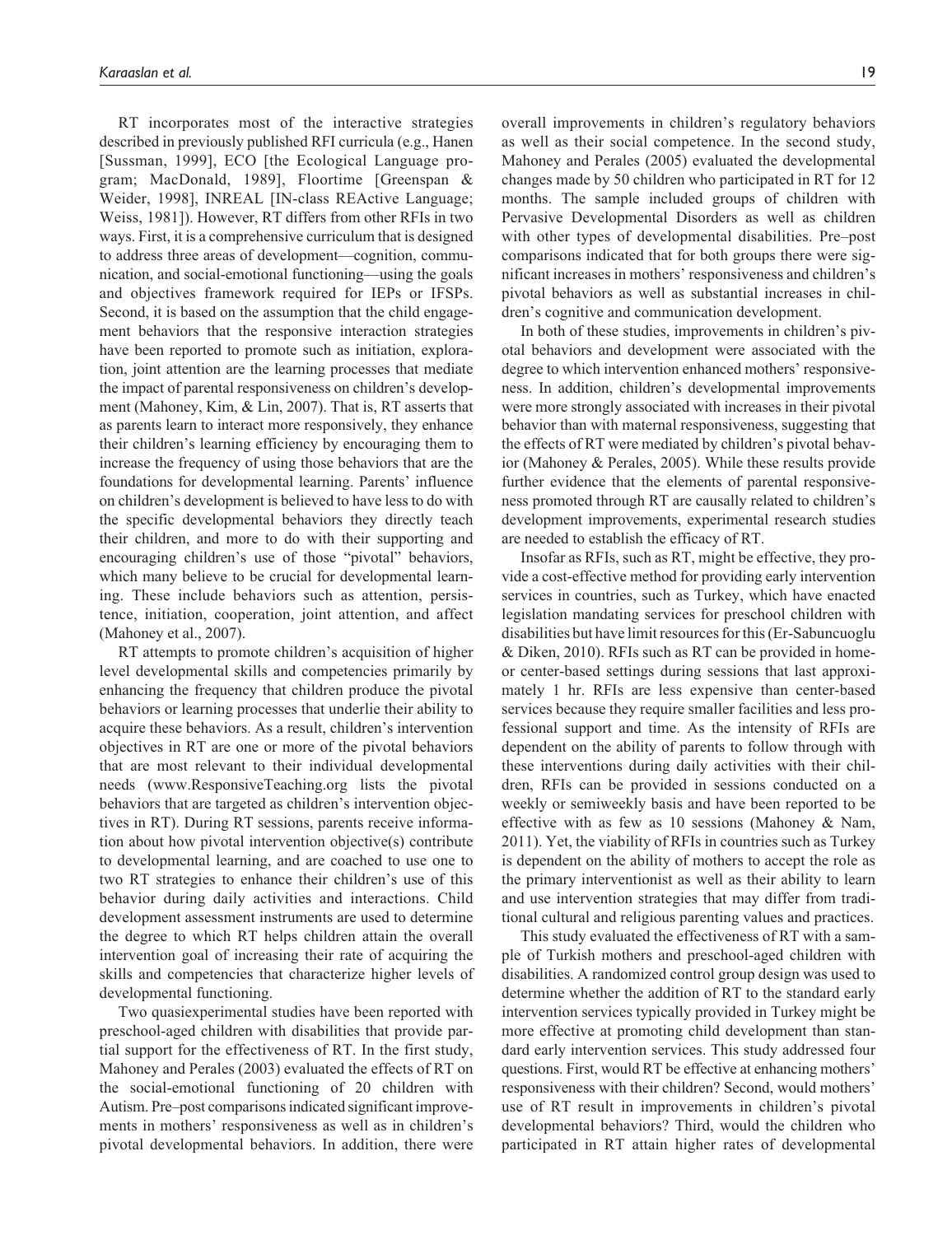|                                     | Responsive<br>teaching $(n = 10)$ |      |       | Control group<br>$(n = 9)$ | Total sample<br>$(n = 19)$ |       |          |
|-------------------------------------|-----------------------------------|------|-------|----------------------------|----------------------------|-------|----------|
| Variable                            | M                                 | SD   | M     | SD                         | M                          | SD    | t        |
| Mother's characteristics            |                                   |      |       |                            |                            |       |          |
| Mother's age (years)                | 35.20                             | 8.93 | 35.00 | 6.36                       | 35.11                      | 7.61  | 0.56     |
| Mother's education (years)          | 9.50                              | 4.74 | 9.44  | 3.57                       | 9.47                       | 4.12  | 0.03     |
| Mother's marital status (% married) | 100                               |      |       | 77.8                       | 89.5                       |       | $-1.59$  |
| Children's characteristics          |                                   |      |       |                            |                            |       |          |
| Children's age (months)             | 50.30                             | 1.28 | 47.22 | 1.33                       | 48.84                      | 12.76 | 0.51     |
| % males                             | 50.0                              |      | 56.6  |                            | 52.6                       |       | $-0.29$  |
| Child development                   |                                   |      |       |                            |                            |       |          |
| Personal-social <sup>a</sup>        | 18.90                             | 6.12 | 20.00 | 9.43                       |                            |       | $-0.31*$ |
| Language <sup>a</sup>               | 19.20                             | 7.49 | 18.78 | 8.01                       |                            |       | $0.12*$  |
| Language-cognitive <sup>b</sup>     | 16.40                             | 4.38 | 17.00 | 6.23                       |                            |       | $-0.25*$ |

**Table 1.** Demographic Characteristics of Mothers and Children at Start of Intervention.

Abbreviation: ADSI, Ankara Developmental Screening Inventory. Denver refers to Turkish Version of the Denver Developmental Screening Test–II. <sup>a</sup>Denver developmental age. <sup>b</sup>ADSI developmental age.

 $*$ *p* < .05.

functioning than children who only received standard early intervention services? Fourth, would the developmental changes observed for all children in this study be associated with changes in mothers' responsiveness and children's pivotal behavior?

## **Method**

## *Participants*

Participants included 19 children with developmental disabilities between 3 and 6 years of age and their mothers. Participants were recruited from two special education rehabilitation centers in Turkey. Three criteria were used for participant selection: children were below 6 years of age, children had a diagnosed disability, and mothers had not been involved in a parent-mediated intervention. Out of 50 dyads that met these criteria, 19 agreed to participate. A total of 6 children had Down syndrome, 9 had autism and, 4 had intellectual disabilities.

A stratified randomization procedure in which children were blocked according to their disability was used to assign dyads to either the RT or standard treatment control groups. Table 1 presents the demographic characteristics of the participants. Mothers' average age was 35.1 years; they had an average of 9.5 years of education and most were married (89.5%). At the start of the study, the average age of the children was 48.8 months and one half of the children were males (52.6%). Results from *t* tests indicated no significant group differences on mothers' age, education, and marital status as well as the age and gender of the children. In addition, there were no significant group differences in children's development and social-emotional functioning as measured by the Turkish Version of the *Denver* 

*Developmental Screening Test–II* (Denver-II) and the *Ankara Developmental Screening Inventory* (ADSI).

## *Procedures*

*Responsive teaching.* Participants in the RT group received individual parent–child sessions either in family's homes or at a center-based facility. The intervention was based on procedures prescribed in the RT curriculum (Mahoney & MacDonald, 2007), which had been translated into Turkish by the first two authors (responsive teaching–Turkish version [RT-TV]). Sessions were conducted twice a week for 4 months and lasted approximately 90 min. During the session, the interventionist asked mothers to enhance their child's use of a pivotal behavior by using certain RT strategies (for descriptions of the RT curriculum go to www.ResponsiveTeaching.org). The interventionist conducted the following activities during each session: (a) explained how the pivotal behavior objective was associated with the child's developmental concerns, (b) described and demonstrated one to two RT strategies for parents to use to promote this pivotal behavior, (c) coached mothers while they attempted to implement the strategies with the child, and (d) helped mothers develop a Family Action Plan to integrate these strategies into their routine activities and social interactions with their child.

The interventionist was a doctoral student who had received 3 months of practical training on RT with the author of this curriculum in the United States.

*Standard intervention.* Children in the RT and control groups received early intervention services at their local special education rehabilitation centers 2 days per week.

In the Republic of Turkey, the Minister of National Education (MNE) Special Education Services Legislation,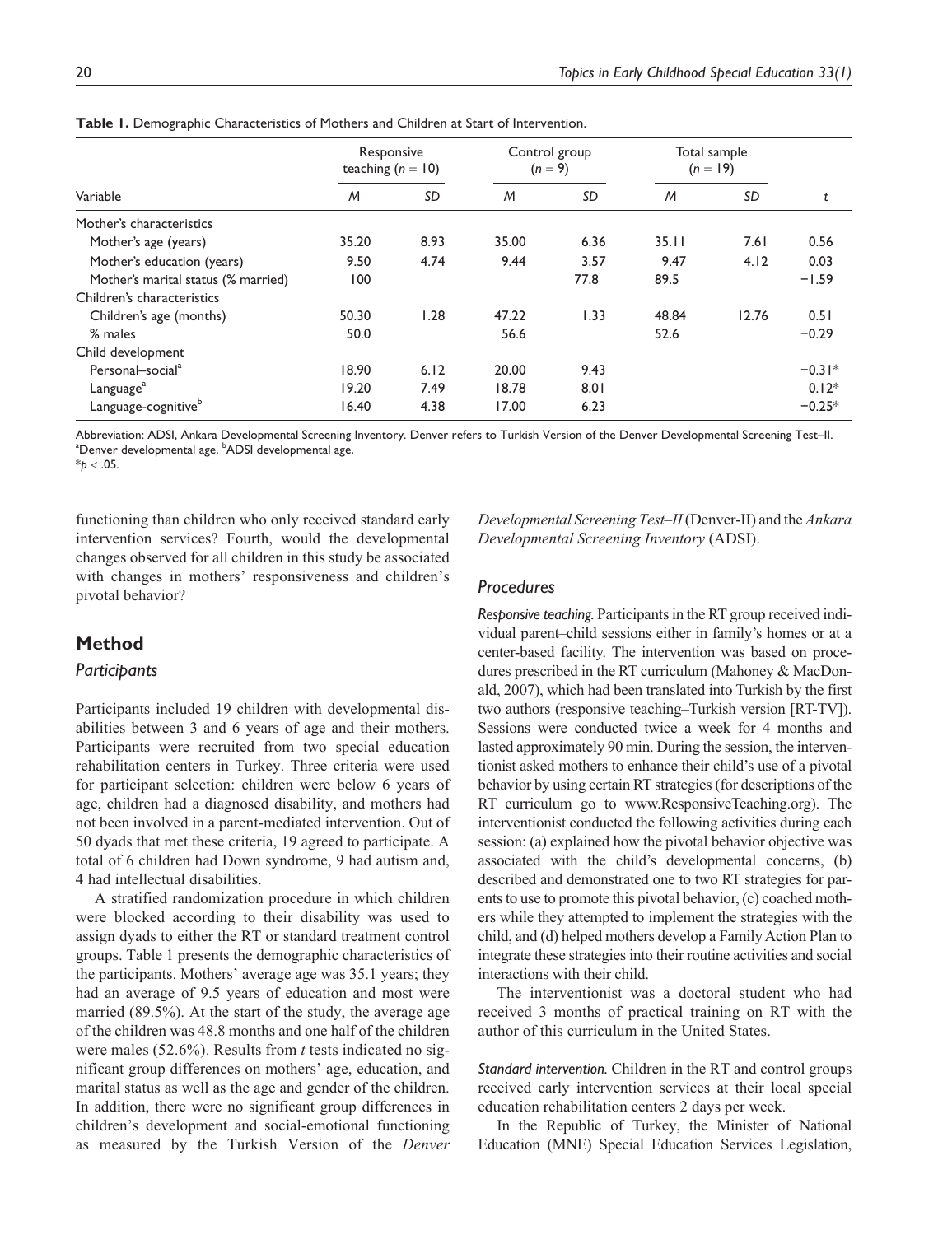which was first issued in 2000 and revised in 2009, authorizes special education services for all children with certified disabilities who are between birth and 6 years of age. These services may be carried out in schools (preschools), government run institutions for children with disabilities, or children's homes if needed. Due to the lack of "child find" activities as well as the limited resources for early intervention services, parents must initiate the process of determining their child's eligibility and of actually enrolling their child in an early intervention program (Er-Sabuncuoglu & Diken, 2010).

Early intervention services are provided according to MNE special education regulations for two half days per week in schools and institutions (Er-Sabuncuoglu & Diken, 2010). One day is devoted to individual, one-to-one instruction related to the outcomes listed on the child's Individualized Educational Plan. Instruction entails a special education teacher using behavioral instructional methods to teach the skills and behaviors that have been prescribed for the child. The second day is devoted to group instruction (2 hr) with approximately 10 children, including children with and without disabilities. Through group instruction, teachers help children learn social and adaptive living skills typically through the use of picture exchange communication system and applied behavioral analysis procedures. Parents may observe but do not participate actively in their children's intervention.

*Data collection.* Developmental assessments and mother– child observations were collected at the beginning of intervention and after 6 months.

*Child development.* As there are no Turkish standardized child development measures, developmental screening tests that had been translated and standardized with Turkish children were used to assess child development. These included the Denver-II and the ADSI. These instruments were administered by independent certified clinicians.

*Denver-II*. The Denver-II (Anlar & Yalaz, 1996) is a developmental screening assessment for children from birth to 6 years of age. It is completed mostly by a test administrator observing the child, although parents are asked to be informants for items that cannot be observed. The *Denver Developmental Screening Test* (DDST) was originally developed by Frankenburg and Dobbs in 1967 and revised in 1990. Correlations of DDST developmental ages with mental age scores obtained from the Stanford Binet, Yale Developmental Schedule, and Bayley Infant Development Scale range between .86 and .97 (Frankenburg, Camp, & Van Natta, 1971). The DDST was first adapted into Turkish by Anlar and Yalaz in 1980 and revised by these authors in 1996 (Anlar & Yalaz, 1996). This instrument includes 116 items that assess four domains of developmental functioning: personal–social, language, fine motor, and gross motor development. The Turkish standardization sample included 990 children between 1 to 78 months of age. Interrater and

test–retest reliabilities of the Denver-II are 90% and 86%, respectively (Anlar & Yalaz, 1996).

*ADSI*. The ADSI (Savaşır, Sezgin, & Erol, 2005) is designed to assess the development of children between birth to 6 years of age by gathering information from mothers or other primary caregivers. It includes 154 items that assess children's cognitive-language (65 items), fine motor (26 items), gross motor (24 items), and social/self-care skills (39 items). The Turkish standardization sample included 860 children. Cronbach's alpha was .98 for children from 0 to 12 months, .97 for children from 13 to 44 months, and .88 for children from 45 to 72 months. The standardization study of the ADSI included item analyses for each subscale as well as discriminant analyses and criterion-related validity data. Overall, these data indicated that it is a reliable and valid inventory for children up to 72 months (Savaşır et al., 2005).

*Mother–child interaction.* Each mother–child dyad was video recorded while playing together for 20 min with a set of developmentally appropriate toys. Toys included stacking rings, nesting blocks, toy car, toy airplane, toy train, and picture books. Mothers were instructed to play with their children as they normally do.

*Maternal Behavior Rating Scale (MBRS)*. The MBRS (Mahoney, 1999) is a 12-item scale global rating that assesses characteristics of parents' interactive style using 5-point Likert-type ratings. This scale has been used extensively in research assessing mothers' interactions with young children with disabilities. Results from this research indicate that MBRS ratings of mothers' interactive style are associated with children's rate of developmental growth (Kim & Mahoney, 2004; Mahoney, Finger, & Powell, 1985) and are sensitive to the effects of parent-mediated interventions (Mahoney & Perales, 2003, 2005; Mahoney & Powell, 1988).

The TV-MBRS, which is a Turkish translation of this scale (Diken, 2009), was used to code mother's interactive style. Research with Turkish mothers and children with disabilities indicates that this version of the scale measures three factors: Responsiveness (responsivity, sensitivity, effectiveness, inventiveness), Affect (acceptance, enjoyment, expressiveness, warmth, praise), and Achievement Orientation/ Directiveness (directiveness, achievement, and pace). Cronbach's alphas for these scales were .86, .87, and .61, respectively (Diken, 2009).

*Child Behavior Rating Scale (CBRS)*. The CBRS (Mahoney & Wheeden, 1998) consists of seven global rating items that assess children's pivotal behavior in interactive activities. This scale has been used to assess children's interactive behavior with their mothers and other adults (Kim & Mahoney, 2004; Mahoney et al., 2007; Mahoney, Wheeden, & Perales, 2004). It has been reported to be sensitive to the effects of RFIs (Mahoney & Perales, 2003; 2005).

The *Turkish Version of the CBRS* (TV-CBRS; Diken, 2009) is a Turkish translation of this scale (Diken, 2009).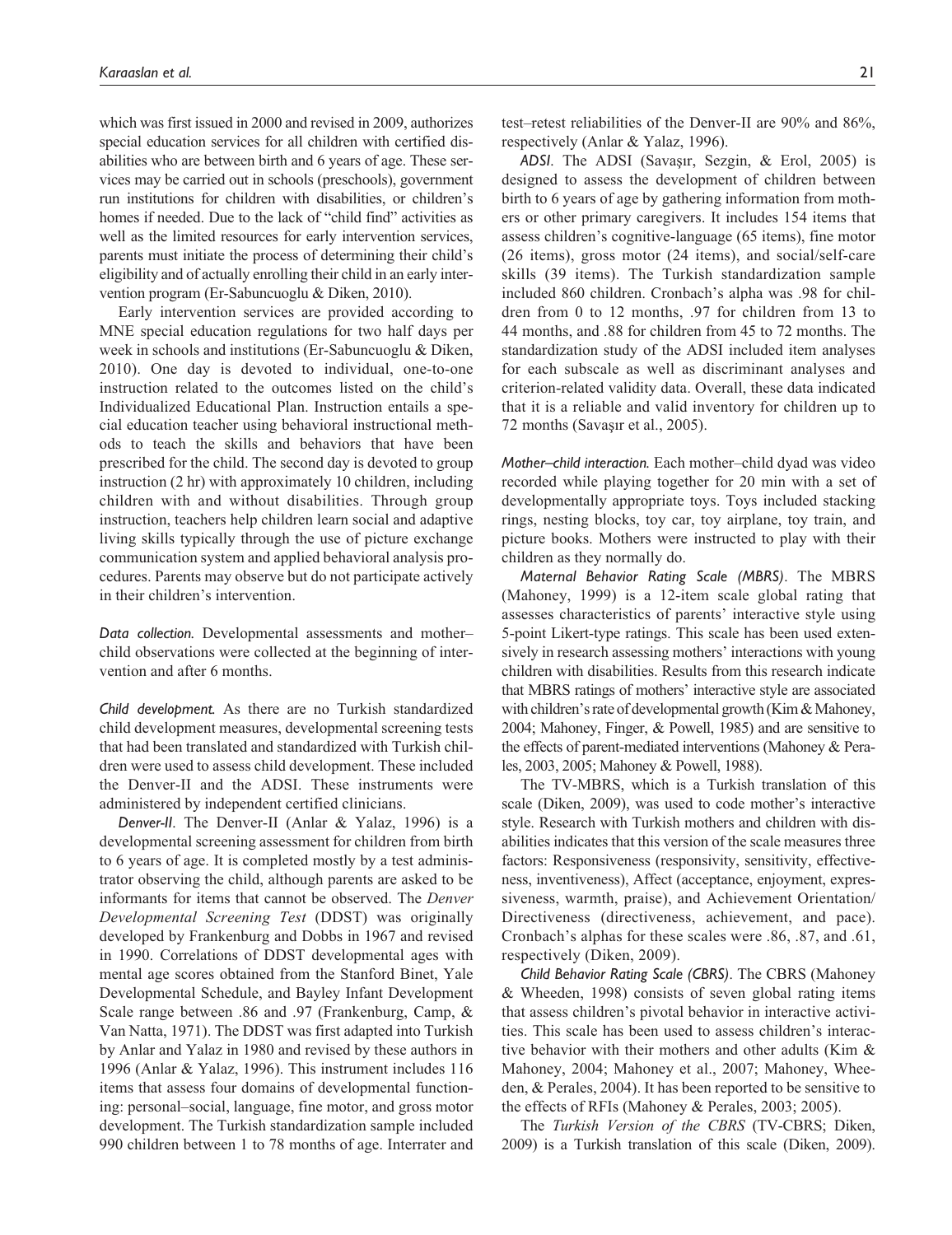|                                                    | Responsive teaching |     |          |     | Control group |     |      |      |             |                               |  |
|----------------------------------------------------|---------------------|-----|----------|-----|---------------|-----|------|------|-------------|-------------------------------|--|
|                                                    | Pre                 |     | Post     |     | Pre           |     | Post |      |             |                               |  |
| Variable                                           | M                   | SD  | M        | SD  | M             | SD  | M    | SD   | F(Time)     | $F$ (Time $\times$ Treatment) |  |
| <b>MBRS</b> <sup>a</sup>                           |                     |     |          |     |               |     |      |      | $51.80*$    | $23.32***$                    |  |
| Responsiveness <sup>b</sup>                        | 2.03                |     | .55 3.92 | .47 | 1.83          | .40 | 2.19 | ا 8. | $120.59***$ | 55.86***                      |  |
| Affect <sup>b</sup>                                | 2.02                | .41 | 3.46     | .70 | 1.96          | .59 | 2.22 | .76  | $118.22***$ | 55.88***                      |  |
| Achievement Orientation/Directiveness <sup>b</sup> | 3.37                | .71 | 3.23     | .47 | 3.15          | .78 | 3.44 | .66  | 1.27        | $8.66***$                     |  |

**Table 2.** Before and After Data on Mother's Interactional Behaviors.

Abbreviation: MBRS, Maternal Behavior Rating Scale.

<sup>a</sup>MANOVA. <sup>b</sup>ANOVA.

\**p* < .05. \*\**p* < .01. \*\*\**p* < .001.

Research with Turkish children with disabilities indicates that this scale measures two pivotal behavior factors: Attention (attention, persistence, interest, cooperation) and Initiation (initiation, joint attention, affect). Cronbach's alphas for these scales were .79 and .91, respectively (Diken, 2009).

*Coding and reliability of mother–child observation.* Videotaped observations were scored separately for the TV-MBRS and the TV-CBRS. Following procedures described in previous studies, maternal behaviors were coded with the TV-MBRS by the first author and an independent rater who was blind to group assignment. The same procedure was used for the TV-CBRS. Both coders received training on the TV-MBRS and TV-CBRS from the author of the Turkish Versions of these scales. After attaining 80% exact agreement on training for the TV-MBRS and the TV-CBRS, they started to code the data. Interrater agreement calculated for 30% of the observations for the TV-MBRS ranged from 74% to 100% averaging 85.8% on the TV-MBRS and ranged from 84% to 100% with an overall agreement of 89.3% on the TV-CBRS.

*Treatment fidelity.* Video observations of 10 RT sessions (about 30% of all sessions) were evaluated by an independent coder by using the RT Intervention Session Guide (Mahoney & MacDonald, 2007) to assess treatment fidelity. The coder gave a plus (+) when any item of the form was followed as intended and a minus (−) when any item of the form was not followed. Treatment integrity was judged to be 100% for all sessions.

# **Results**

# *Intervention Effects on Mothers' Interactive Behaviors*

Pre–post data for the MBRS are presented in Table 2. While both groups of mothers had average ratings on Responsiveness and Affect that were approximately "2" at the beginning of intervention, during intervention, mothers in the RT group made a 93% and 71% increase on these two measures respectively, whereas mothers in the control group made a 20% and 13% increase. At the beginning of intervention, both groups had average ratings on Directiveness/Achievement Orientation that were slightly above the midpoint. After intervention, ratings on this measure for RT mothers decreased by 4%, whereas ratings for control group mothers increased by 9%.

A repeated-measures MANOVA examined group differences across the three MBRS subscales. There were significant Time and Time  $\times$  Treatment effects. Although both groups made significant changes in MBRS ratings from pre- to postintervention, mothers in the RT group made greater improvements than mothers in the control group,  $F(3, 15) = 23.32, p < .001, \eta^2 = 0.82.$ 

Univariate ANOVA indicated that Time  $\times$  Treatment differences were significant for all three MBRS factors: Responsiveness,  $F(1, 17) = 55.86, p < .001, \eta^2 = 0.76;$ Affect,  $F(1, 17) = 55.88, p < .001, \eta^2 = 0.77$ ; and Achievement Orientation/Directiveness, *F*(1, 17) = 8.66,  $p < .01$ ,  $\eta^2 = 0.34$ . At postintervention, mothers in the RT group had significantly higher ratings on Responsiveness and Affect and lower ratings on Achievement Orientation/ Directiveness than mothers in the control group.

# *Intervention Effects on Children's Pivotal Behavior*

Pre–post data for the CBRS are presented in Table 3. Both groups of children displayed low levels of pivotal behavior at the beginning of intervention, averaging ratings of "2" or lower. By the end of intervention, the average increases in pivotal behavior ratings for children in the RT group were more than 100% compared with 25% for children in the control group.

A MANOVA was computed to compare the effects of intervention on children's pivotal behavior. As depicted on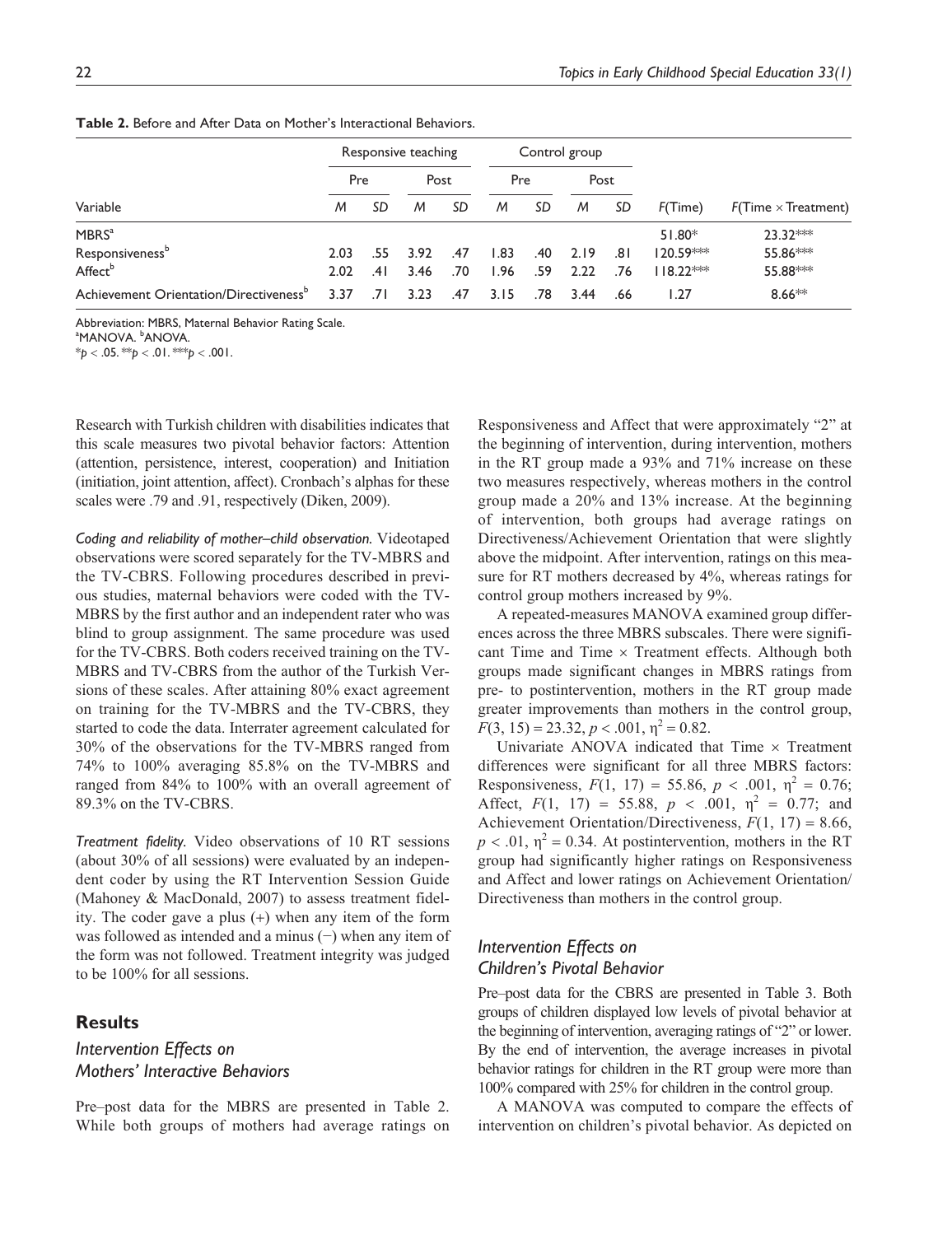| Variable                |      | Responsive teaching |      |       |       |     | Control group |      |            |                               |  |
|-------------------------|------|---------------------|------|-------|-------|-----|---------------|------|------------|-------------------------------|--|
|                         |      | Pre                 |      | Post  |       | Pre |               | Post |            |                               |  |
|                         | M    | SD                  | M    | SD    | M     | SD  | M             | SD   | F(Time)    | $F$ (Time $\times$ Treatment) |  |
| CBRS <sup>a</sup>       |      |                     |      |       |       |     |               |      | 80.39**    | 38.20**                       |  |
| Attention <sup>b</sup>  | 2.07 | .69                 | 4.12 | 06. ا | I.78  | .67 | 2.30          | .92  | 98.99**    | 34.52**                       |  |
| Initiation <sup>b</sup> | .90  | .52                 | 4.03 | 0.79  | 89. ا | .76 | 2.18          | .82  | $114.59**$ | $65.43**$                     |  |

**Table 3.** Before and After Data on Children's Behavior.

Abbreviation: CBRS, Child Behavior Rating Scale.

**amanova. banova.** 

 $*_{p}$  < .05.  $*_{p}$  < .01.  $*_{p}$  < .001.

**Table 4.** Before and After Data on Children's Development.

| Variable                          | Responsive teaching |    |      |    | Control group |    |      |    |            |                               |
|-----------------------------------|---------------------|----|------|----|---------------|----|------|----|------------|-------------------------------|
|                                   | Pre                 |    | Post |    | Pre           |    | Post |    |            |                               |
|                                   | M                   | SD | M    | SD | M             | SD | M    | SD | F(Time)    | $F$ (Time $\times$ Treatment) |
| Child development <sup>a</sup>    |                     |    |      |    |               |    |      |    | $11.52***$ | $5.38*$                       |
| Personal-social <sup>b,c</sup>    | 39                  | 12 | 57   | 16 | 42            | 17 | 47   | 20 | $33.14***$ | $12.63**$                     |
| Language <sup>b,c</sup>           | 38                  | 12 | 55   | 18 | 40            | 14 | 42   | 13 | 23.84***   | $13.74**$                     |
| Language-cognition <sup>b,d</sup> | 34                  | 9  | 46   | 14 | 36            | 9  | 38   | 10 | 30.77***   | $14.43**$                     |

Abbreviation: ADSI, Ankara Developmental Screening Inventory. Denver refers to Turkish Version of the Denver Developmental Screening Test–II. <sup>a</sup>MANOVA. <sup>b</sup>ANOVA. <sup>c</sup>Denver developmental quotient. <sup>d</sup>ADSI developmental quotient. \**p* < .05. \*\**p* < .01. \*\*\**p* < .001.

Table 3, there were significant effects for Time and Time  $\times$ Treatment (*p*s < .001). Both groups of children made significant improvements in their CBRS ratings from pre- to postintervention, with children in the RT group making greater increases than children in the control group,  $F(2, 16) = 38.20, p < .001, \eta^2 = 0.83$ . Univariate analyses indicated that the Time  $\times$  Treatment effects were significant for both CBRS factors: Attention, *F*(1, 17) = 34.52, *p* < .001,  $\eta^2 = 0.67$ , and Initiation,  $F(1, 17) = 65.43$ ,  $p < .001$ ,  $\eta^2 = 0.79$ . Children in the RT group made greater improvements on these factors than children in the control group.

## *Intervention Effects on Child Development*

Table 4 reports pre- and postintervention measures of children's development as measured by the Denver-II and ADSI. Prior to intervention both groups of children had average developmental quotients of 40 or lower indicating moderate to severe levels of developmental delay. At the completion of intervention, the average developmental quotients across the three measures increased by 42% for children in the RT group compared with 7% for children in the control group.

A repeated-measures MANOVA indicated that the effects of Time and Time  $\times$  Treatment were both significant. Postintervention developmental quotients on both of these instruments were significantly higher than preintervention scores for both groups, with children in the RT group making greater improvements than children in the control group,  $F(3, 15) = 5.38$ ,  $p < .05$ ,  $n^2 = 0.52$ . Univariate analyses of the Time  $\times$  Treatment effect indicated that children in the RT group made significantly greater improvements on the two Denver-II subscales, including Personal–Social,  $F(1, 17) = 12.63, p < 0.01, \eta^2 = 0.43$ , and Language,  $F(1, 17) = 13.74, p < .01, \eta^2 = 0.45$ , as well as on the ADSI Language-Cognitive Scale,  $F(1, 17) = 14.43$ ,  $p < .01$ ,  $p^2 = 0.46$ .

## *Predictors of Child Development Outcomes*

Post hoc, exploratory analyses were conducted to examine whether the developmental gains made by all children were associated with the logic model underlying RT. Hierarchical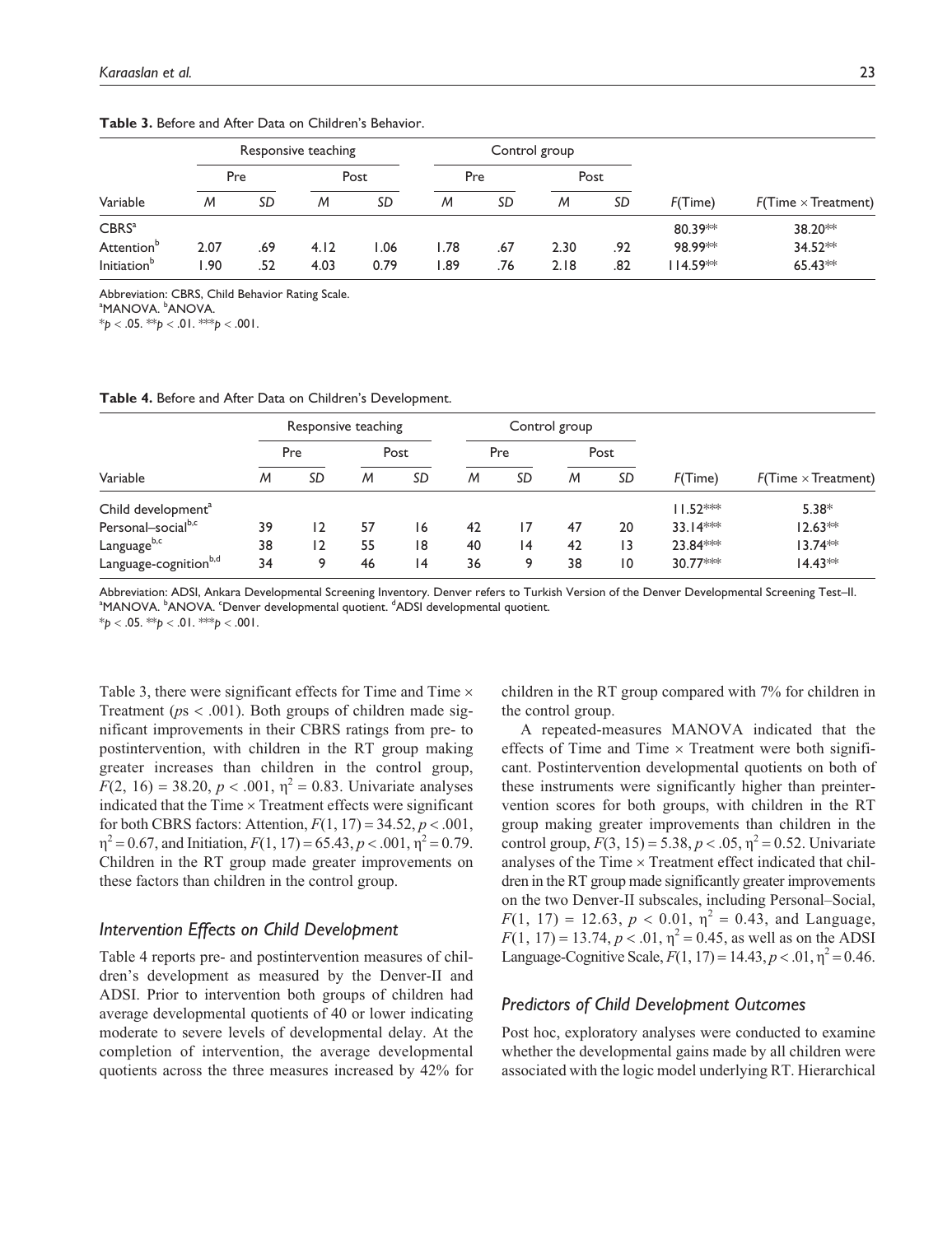| Dependent variable         | Model                     | β      | t value | Significance | $R^2$              | $R^2$ change |
|----------------------------|---------------------------|--------|---------|--------------|--------------------|--------------|
| Denver Personal-Social T2  | Denver Personal-Social T2 | .82    | 5.81    | .000         | .65 <sup>***</sup> |              |
|                            | Group                     | .38    | 3.51    | .003         | .79***             | .14**        |
|                            | Denver Personal-Social T2 | .84    | 7.74    | .000         |                    |              |
|                            | Pivotal behavior T2       | .51    | 2.77    | .014         | .85 ***            | $.06*$       |
|                            | Group                     | $-.01$ | $-0.08$ | .935         |                    |              |
|                            | Denver Personal-Social T2 | .61    | 4.81    | .000         |                    |              |
| Denver Language T2         | Denver Language T2        | .86    | 7.09    | .000         | .75 ***            |              |
|                            | Group                     | .36    | 4.12    | .001         | .86 <sup>***</sup> | .09**        |
|                            | Denver Language T2        | .85    | 9.74    | .000         |                    |              |
|                            | Pivotal behavior T2       | .50    | 4.04    | .001         | .93 ***            | $.07*$       |
|                            | Group                     | .00    | $-0.00$ | .998         |                    |              |
| ADSI Language/Cognitive T2 | Denver Language T2        | .63    | 7.58    | .000         |                    |              |
|                            | ADSIT <sub>2</sub>        | .85    | 6.75    | .000         | .71***             |              |
|                            | Group                     | .36    | 3.75    | .002         | .84 <sup>***</sup> | .13**        |
|                            | ADSIT <sub>2</sub>        | .88    | 9.19    | .000         |                    |              |
|                            | Pivotal behavior T2       | .47    | 2.68    | .017         | .88 <sup>***</sup> | $.04*$       |
|                            | Group                     | $-.00$ | $-0.01$ | .990         |                    |              |
|                            | ADSIT <sub>2</sub>        | .64    | 5.42    | .000         |                    |              |

**Table 5.** Relationship of Pivotal Behavior at Postintervention to Developmental Intervention Effects.

Abbreviation: ADSI, Ankara Developmental Screening Inventory. Denver refers to Turkish Version of the Denver Developmental Screening Test–II.  $*_{p}$  < .05.  $*_{p}$  < .01.  $*_{p}$  < .001.

multiple regressions were used to explore: (a) how changes in mother's responsiveness were associated with changes in children's pivotal behavior and (b) how children's pivotal behavior use at the completion of intervention were associated with intervention changes in children' development.

For the first analysis, pre- and postintervention composite pivotal behavior scores were computed based on the average of children's seven pivotal behaviors at each observation. Results from the hierarchical regression analysis indicated that children's pivotal behavior at T1 accounted for 47% of the variability of their pivotal behavior rating at T2 (i.e., pivotal behavior T1 + pivotal behavior change;  $t = 4.41$ ,  $p < .001$ ). Change in responsiveness, which was entered in the second step, accounted for an additional 36% of the variability in their pivotal behavior at T2, which was significant  $(t = 6.32, p < .000)$ .

The second set of analyses investigated how children's composite pivotal behavior ratings at T2 were associated with intervention changes for each of the three child development scales. For each regression model, children's developmental quotient scores at T1 were entered in the first step, children's intervention group was entered in the second step, and changes in children's pivotal behavior at T2 were entered in the third step. Results from these analyses (see Table 5) indicated the following. First, as expected each of the three developmental quotients at T2 was significantly associated with T1 child development measures, with  $R^2$ s ranging from .65 to .73. Second, children's intervention group, which was entered in the second step, resulted in significant  $R^2$  changes ranging from 9% to 14% of the variability. Third, children's pivotal behaviors at T2, which

were entered in the third step, also resulted in significant  $R^2$ changes ranging from 4% to 7% of the variability. However, for each analysis the effects of intervention group were no longer significant in the third step of this analysis, suggesting that the effects of groups were mediated by changes in pivotal behavior that occurred during intervention.

## **Discussion**

This study evaluated the effectiveness of RT with Turkish preschool children with disabilities and their mothers. Significant intervention effects were observed for RT and control group participants. These included increases in mothers' responsiveness, children's pivotal behavior, as well as children's cognitive, language, and social development. However, as hypothesized, all intervention outcomes were considerably greater for participants in the RT group. RT group changes in maternal responsiveness and children's pivotal behavior were 3 times greater while increases in developmental quotients were 4 times greater than observed among control group participants.

While these results parallel the developmental improvements reported by Mahoney and Perales (2005), this is the first evaluation of RT to be reported with a randomized control research design. In addition to controlling for several threats to validity such as participant selection bias and history, the randomization procedure was effective at controlling some of the key demographic variables that could have confounded the outcomes of this study, including the age, education, and marital status of mothers as well as the age,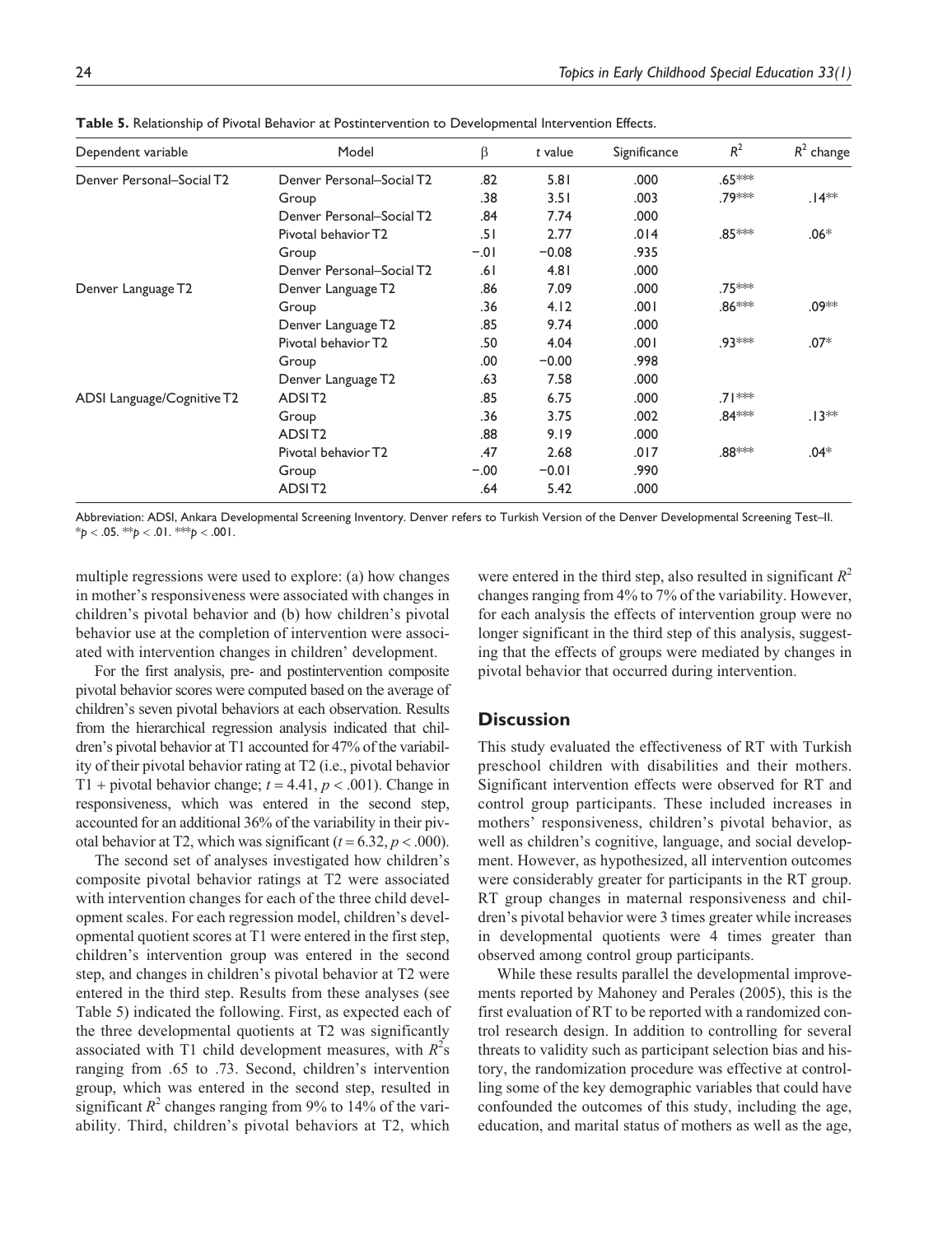gender, and developmental functioning of the children. Consequently, results from this study provide strong evidence that the procedures used in RT are effective at enhancing children's developmental functioning, at least over short periods of time.

Each of the families in the RT group received an additional 3 hr per week of services from the RT interventionist that families did not receive in the control group. While the focus of these services was on RT, families may have also received other information and support that could have contributed to their intervention outcomes. As a result, it was important to demonstrate that the intervention outcomes for the RT group were associated with improvements in mothers' responsiveness and its resulting influence on children's pivotal behavior rather than the added support they also received.

In addition, while the children in the control group did not achieve the same magnitude of improvements as observed in the RT group, still several made positive developmental gains. Research reported previously by Mahoney et al. (1998) suggested that the developmental gains children make in all types of developmental intervention are mediated by increases in their mother's responsiveness. The treatment received by the control group focused on teaching children basic developmental, social, and adaptive behaviors in individual and group settings. Yet, although parents neither participated in their children's intervention nor received any type of services to influence their interactions with their children, a number of control group mothers increased their responsiveness during intervention. This raises the question of whether the developmental improvements observed in the control group may have also been mediated by changes in maternal responsiveness and children's pivotal behavior.

Exploratory regression analyses were conducted to examine these issues. Results indicated that changes in maternal responsiveness and children's pivotal behaviors were associated with the developmental improvements observed for both groups. That is, for the entire sample, changes in children's pivotal behavior were significantly associated with changes in mothers' responsiveness, and the developmental improvements children made during intervention were associated with changes in children's pivotal behavior. Although children in the RT group made greater child development improvements than children in the control group, these group effects appeared to be mediated by changes in children's pivotal behavior. This was indicated by results from the hierarchical regression analysis, which indicated that although the variable "groups" was highly associated with children's developmental improvements, when children's pivotal behavior ratings at postintervention were entered into the analysis, children's developmental changes were associated with pivotal behavior changes but not with their treatment group.

Because of the limited statistical power of these post hoc analyses, these results must be treated as preliminary findings. Nonetheless, they provide additional evidence that the impact of RT on children's development is associated with the underlying RT logic model, which postulates that parental responsiveness promotes children's development by enhancing their use of the pivotal behaviors or learning processes that are the foundations for developmental learning. In addition, they suggest that that the developmental improvements observed for control group children were also mediated by the improvements in maternal responsiveness, even though this was not the focus of the intervention services these participants received. Results for control group participants provide further support for the proposition that parents have a significant mediating effect on developmental intervention outcomes, regardless of whether this is an intended intervention outcome (Mahoney and Nam, 2011).

One of the more notable findings of this study was that even though RT was developed and validated with parents and children from the United States, it is effective with mothers and children from Turkey. In fact, a comparison of the effects of RT on mothers from the United States as reported by Mahoney and Perales (2005) with the effects on mothers who participated in this study indicates that Turkish mothers and children did better than U.S. mothers and children. Using the same procedures to code mothers' style of interaction used in this study, Mahoney and Perales reported that approximately two thirds of their sample of 50 mothers increased their Responsiveness over the course of 12 months of weekly intervention sessions and that average ratings on Responsiveness increased by 44%. In this study, 90% of the mothers in the RT group increased their responsiveness over 6 months of biweekly intervention and that the average increase was approximately 100%. In addition, although Mahoney and Perales reported that children's pivotal behavior increased by 25% during intervention, in this study, pivotal behavior increases in the RT group were more than 100%. At the very least, this comparison indicates that Turkish mothers were not only successful at learning RT strategies but that they also had little difficulty incorporating these strategies into their routine interactions with their children. Thus, findings from this study indicate that the same RFI can be used effectively with families from Turkey as well as the United States, even though these countries have different cultural and family child rearing values, customs, and routines.

There are several limitations to this study that need to be addressed in future research. These include the small sample size, the reliance on parent-report assessments of child development, and the brief duration of the study. Evaluations of RT with larger samples would facilitate explicit formal tests of mediation and would help to identify which characteristics of families and children are best suited for participating in RT. Now that there have been several studies indicating that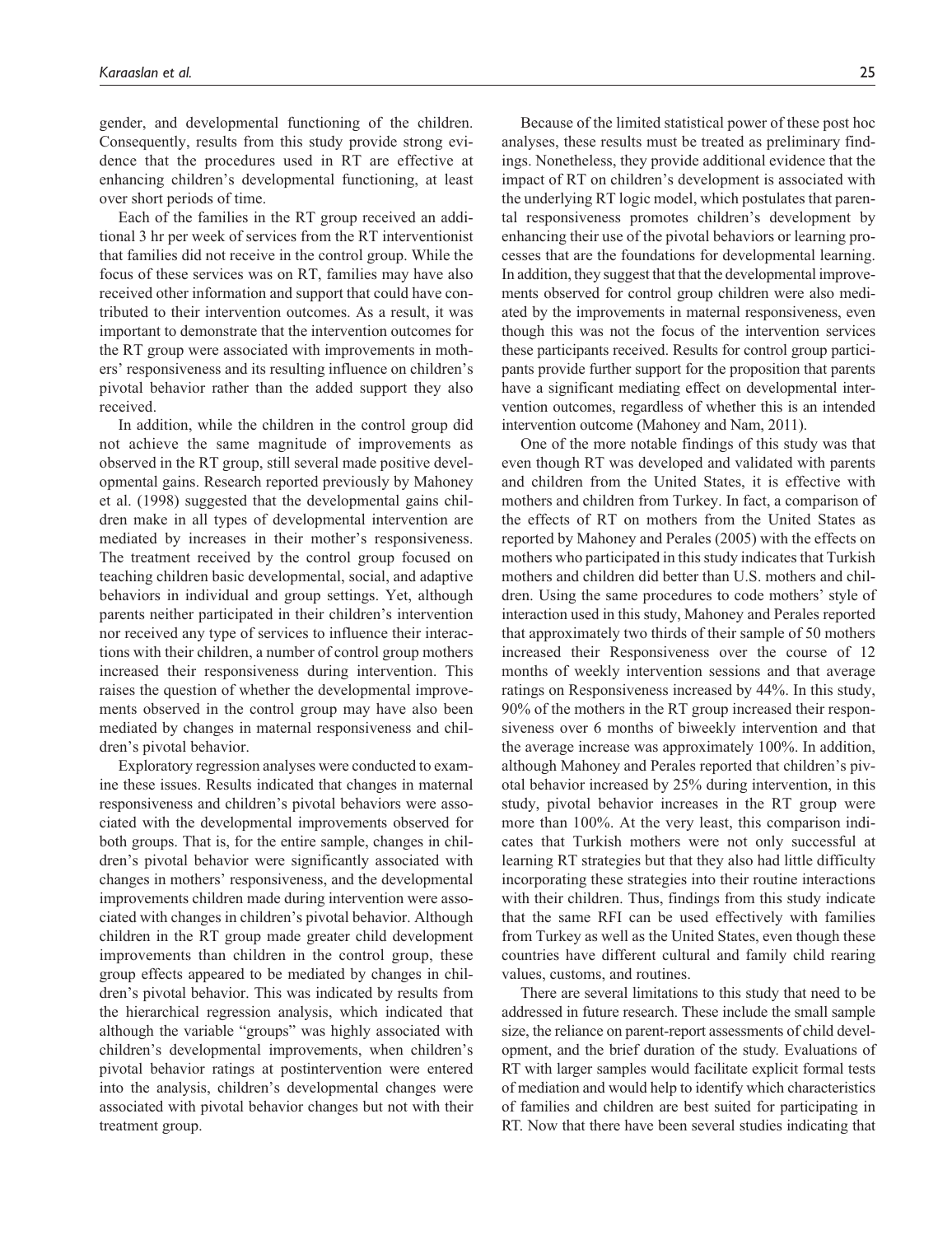RFIs that are carried out over a 3- to 6-months period can have significant intervention effects (Mahoney & Nam, 2011), it is critical to determine whether the changes in parenting and child development reported in these interventions will have enduring effects. Insofar as RFIs encourage parents to adopt a style of interacting with their children that for many parents is neither natural nor intuitive, it is possible that parents will need follow-up supports to prevent them from reverting to more natural styles of parenting, particularly as their children confront different types of social or developmental challenges. Yet despite these unanswered questions, results from this study point to RT as an effective alternative for addressing the developmental needs of young children with disabilities that can be used with parents and children from diverse cultural and family backgrounds.

## **Acknowledgments**

The authors would like to thank the participating families for their cooperation and time in this study. They also greatly appreciate the helpful feedback from the editor and the anonymous reviewers.

## **Declaration of Conflicting Interests**

The author(s) declared no potential conflicts of interest with respect to the research, authorship, and/or publication of this article.

#### **Funding**

The author(s) received no financial support for the research, authorship, and/or publication of this article.

#### **References**

- Anlar, B., & Yalaz, K. (1996). *Denver II Gelişimsel Tarama Testi Türk Çocuklarına Uyarlaması ve Standardizasyonu El Kitabı* [Turkish Manual for Denver II]. Ankara, Turkey: Meteksan.
- Diken, O. (2009). *Validity and reliability of Turkish versions of Maternal Behavior Rating Scale and Child Behavior Rating Scale* (Unpublished doctoral dissertation). Graduate School of Health Sciences, Anadolu University, Eskisehir, Turkey.
- Er-Sabuncuoglu, M., & Diken, I. H. (2010). Early childhood intervention in Turkey: Current situation, challenges and suggestions. *International Journal of Early Childhood Special Education, 2*, 149–160.
- Frankenburg, W. K., Camp, B. W., & Van Natta, P. A. (1971). Validity of the Denver Developmental Screening Test. *Child Development, 42*, 475–485.
- Frankenburg, W. K., & Dobbs, J. B. (1990). *Denver Developmental Screening Test II*. Denver, CO: Denver Developmental Materials.
- Greenspan, S. I., & Weider, S. (1998). *The child with special needs*. Reading, MA: Addison-Wesley.
- Hemmeter, M. L., & Kaiser, A. P. (1994). Enhanced milieu teachingeffects of parent-implemented language intervention. *Journal of Early Intervention, 18*, 269–289.
- Kim, J. M., & Mahoney, G. (2004). The effects of mother's style of interaction on children's engagement: Implications for

using responsive interventions with parents. *Topics in Early Childhood Special Education, 24*, 31–38.

- Kim, J. M., & Mahoney, G. (2005). The effects of relationship focused intervention on Korean parents and their young children with disabilities. *Research in Developmental Disabilities, 26*, 101–201.
- Kochanska, G., Aksan, N., & Carlson, J. J. (2005). Temperament, relationships, and young children's receptive cooperation with their parents. *Developmental Psychology, 41*, 648–660.
- Kochanska, G., Forman, D. R., & Coy, K. C. (1999). Implications of the mother-child relationship in infancy for socialization in the second year of life. *Infant Behavior & Development, 22*, 249–265.
- Landry, S. H., Smith, K. E., & Swank, P. R. (2003). The importance of parenting during early childhood for school-age development. *Developmental Neuropsychology, 24*, 559–591.
- Landry, S. H., Smith, K. E., & Swank, P. R. (2006). Responsive parenting: Establishing early foundations for social, communication, and independent problem-solving skills. *Developmental Psychology, 42*, 627–642.
- Landry, S. H., Smith, K. E., Swank, P. R., Assel, M. A., & Vellet, S. (2001). Does early responsive parenting have a special importance for children's development or is consistency across early childhood necessary? *Developmental Psychology, 37*, 387-403.
- MacDonald, J. D. (1989). *Becoming partners with children: From play to conversation*. San Antonio, TX: Special Press.
- Mahoney, G. (1999). *Maternal Behavior Rating Scale*. Tallmadge, OH: Family Child Learning Center.
- Mahoney, G., Boyce, G., Fewell, R., Spiker, D., Wheeden, C. A. (1998). The relationship of parent-child interaction to the effectiveness of early intervention services for at-risk children and children with disabilities. *Topics in Early Childhood Special Education 18*, 5–17.
- Mahoney, G., Finger, I., & Powell, A. (1985). Relationship of maternal behavioral style to the development of organically impaired mentally retarded infants. *American Journal of Mental Deficiency, 90*, 296–302.
- Mahoney, G., Kim, J. M., & Lin, C. S. (2007). The pivotal behavior model of developmental learning. *Infants and Young Children, 20*, 311–325.
- Mahoney, G., & MacDonald, J. (2007). *Autism and developmental delays in young children: The responsive teaching curriculum for parents and professionals*. Austin, TX: Pro-Ed.
- Mahoney, G., & Nam, S. (2011). The parenting model of developmental intervention. In R. M. Hodapp (Ed.), *International Review of Research on Mental Retardation* (pp. 73–125). New York, NY: Academic Press.
- Mahoney, G., & Perales, F. (2003). Using relationship-focused intervention to enhance the social-emotional functioning of young children with autism spectrum disorders. *Topics in Early Childhood Special Education, 23*, 74–85.
- Mahoney, G., & Perales, F. (2005). Relationship-focused early intervention with children with pervasive developmental disorders and other disabilities: A comparative study. *Journal of Developmental and Behavioral Pediatrics, 26*, 77–85.